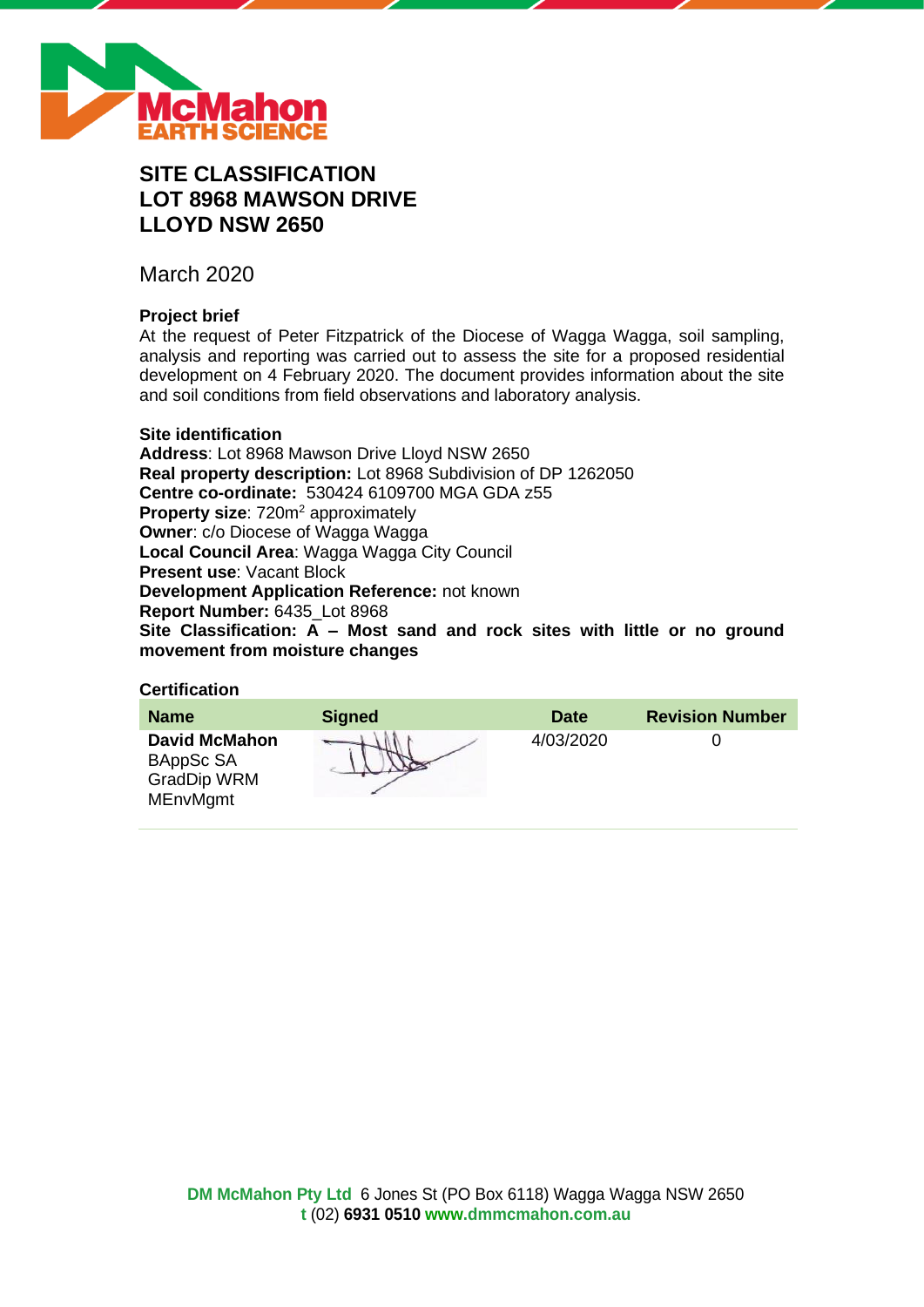#### **Physical characteristics of the site**

A desktop review and investigation of the topography, hydrology, soil, lithology, geology and hydrogeology of the site has been undertaken and are as follows:

# **Topography**

The Lake Albert 1:25,000 Topographic Map (Sheet 8327-1S) indicates that the site is located at an elevation of approximately 256m AHD. The site landform is classed as a simple slope and the slope class is gently inclined.

# **Vegetation**

The site is devoid of vegetation.

# **Hydrology**

The nearest named waterway is Stringybark Creek located 3414m to the south east of the site. Due to the relative incline of the site, rainfall is likely to both run off and infiltrate into the relatively permeable topsoil.

# **Weather**

The average rainfall for Wagga Wagga is approximately 526.8mm per annum, with the wettest months being October, June and July. Annual mean evaporation for the region is 1715.5mm with mean daily evaporation ranges from 1.2mm in July to 9.2mm in January. Wagga Wagga is characterised by cold wet winters and hot dry summers with mean maximum temperatures ranging from 12.9°C in July to 31.9 °C in January and mean minimum temperatures ranging from 1.3ºC in July to 15.9ºC in February. Rainfall, temperature and evaporation data from Wagga Wagga Agricultural Institute 73127 (www.bom.gov.au).

# **Soil & Landform**

The site lies within the mapping unit ld from the Soil Landscapes of the Wagga Wagga 1:100 000 Sheet (DLWC, 1997). The map unit ld is described as:

# *ld – Lloyd (Erosional Landscapes)*

*Landscape*: rolling low hills on Ordovician metasedimentary rocks. Local relief 30–90 m; slopes 10–20%. Broad crests and ridges; long waning mid to lower slopes; broad drainage depressions. Variable rock outcrop 0–50%. Extensively to completely cleared mid to high open-forest.

*Soils*: shallow (<0.5 m), moderately well-drained Paralithic Leptic Rudosols (Lithosols) on some crests, ridges and upper slopes; deep (1.0–1.5 m), imperfectly drained Red Kurosols (Red Podzolic Soils) on other crests and upper slopes; moderately deep (0.5– 1.0m), moderately well-drained Red Chromosols and Kurosols (Red Podzolic Soils) on mid to lower slopes; and moderately deep (0.5–1.0 m), imperfectly drained Brown Kurosols (Yellow Podzolic Soils) in drainage lines.

*Limitations*: high erosion hazard; steep slopes (localised); localised rock outcrop; localised poor drainage; localised waterlogging; foundation hazard (localised); mass movement; shallow, stony and strongly acid soils (on ridges and upper slopes); localised aluminium toxicity; localised salinity.

#### **Lithology and Geology**

Undivided Ordovician metasedimentary rocks—thinly interbedded siltstones, shales and phyllites, with minorschists and minor quartzites. Lithology is highly variable

over a short distance. Relatively thick (1 m to several metres) colluvial and slopewash clayey sediments occur on lower slopes and in drainage depressions. There is generally no rock outcrop, but occasionally <50% (at sites usually underlain by sandstone).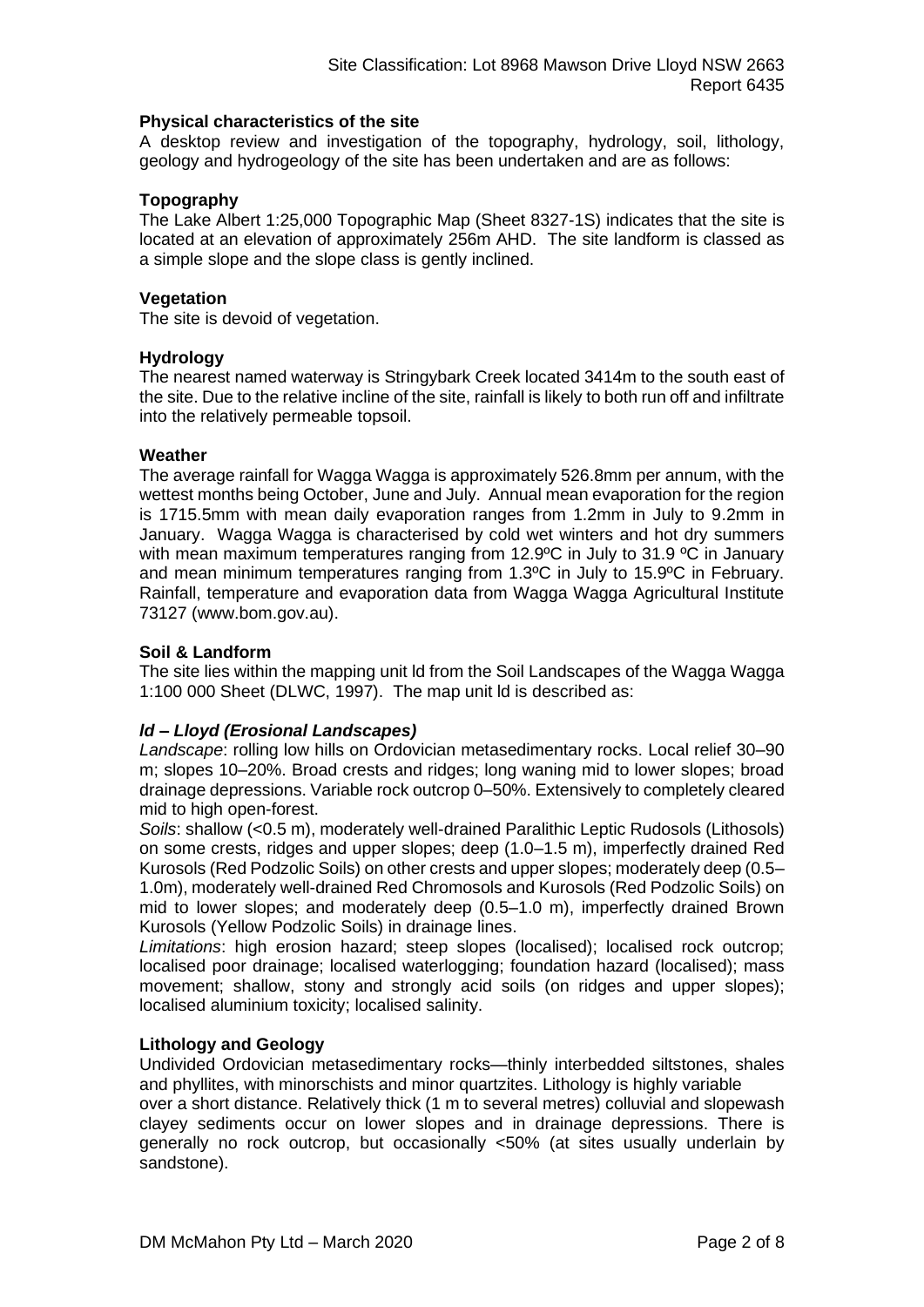# **Hydrogeology**

From the Geoscience Australia hydrogeology dataset, the groundwater beneath the site is described as porous, extensive highly productive aquifers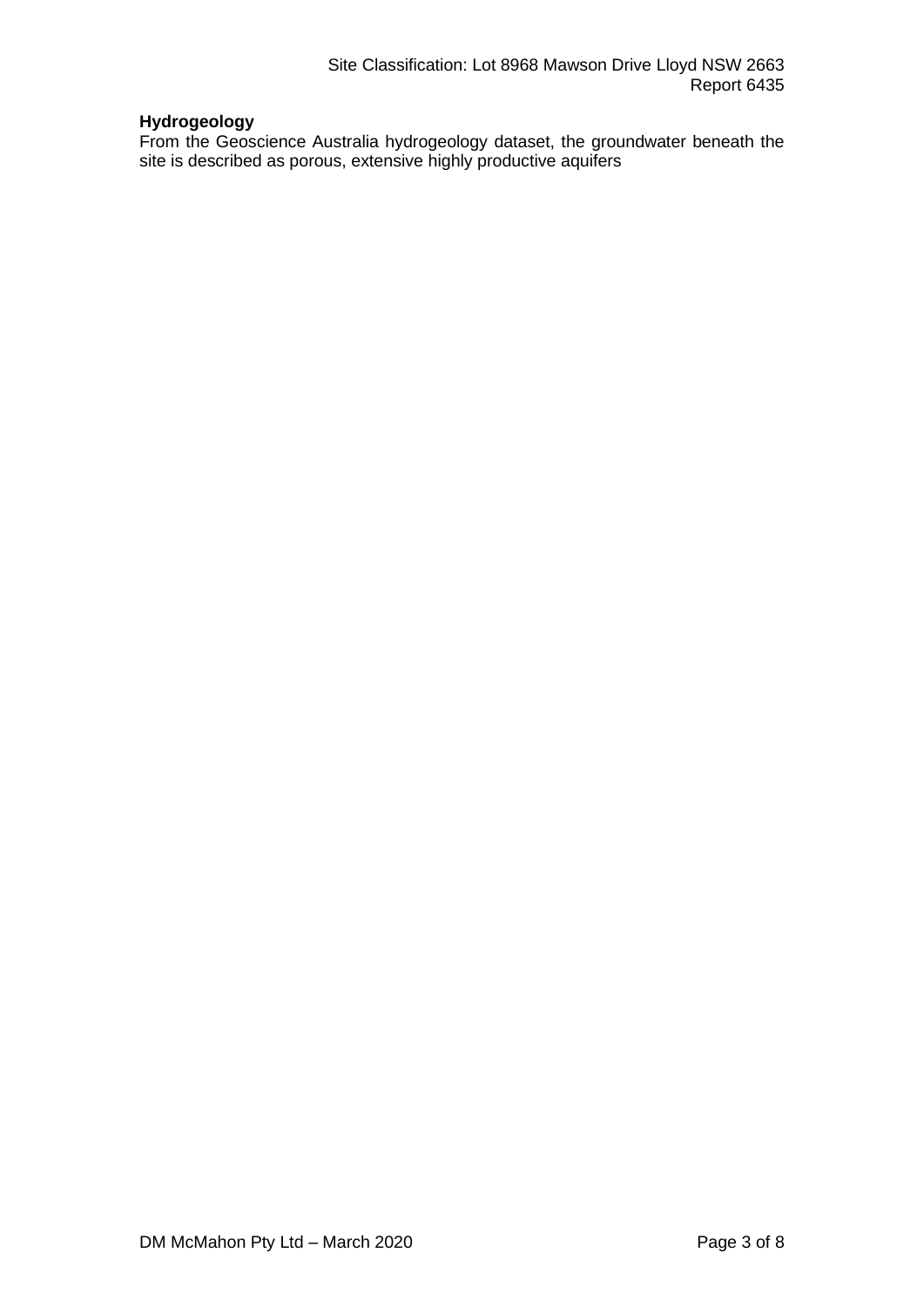# **Site Condition**

Through site investigation, field observations, in situ tests and laboratory analysis the following site geotechnical model has been developed. Details of the general conditions encountered with a field description of the soil, engineering properties and the location of the boreholes can be seen as follows, Table 1, Figure 1.

#### **Table 1:** *Site geotechnical model with field description and observations*

| <b>Soil Origin</b>       | <b>Depth</b><br>(m) | <b>Class</b><br><b>(AS17</b><br>26<br>$-2017$ | Soil Name /<br><b>Description</b>       | Grain<br><b>Size</b> | <b>Primary</b><br><b>Colour</b> | <b>Mottle</b><br><b>Colour</b> | Mois-<br>ture | Plas-<br>ticity          | <b>Consis-</b><br>tency | <b>Observations</b><br>and/or comments | <b>Engineering</b><br><b>Properties</b> |
|--------------------------|---------------------|-----------------------------------------------|-----------------------------------------|----------------------|---------------------------------|--------------------------------|---------------|--------------------------|-------------------------|----------------------------------------|-----------------------------------------|
| <b>Borehole 1</b>        |                     |                                               |                                         |                      |                                 |                                |               |                          |                         |                                        |                                         |
| <b>FILL</b>              | $0.0 - 0.2$         | <b>CL</b>                                     | <b>Silty CLAY</b>                       | Fine                 | Yellowish<br><b>Brown</b>       | Nil                            | D             | ∟ow                      | Firm                    | $\overline{\phantom{0}}$               | $\overline{\phantom{a}}$                |
| $\overline{\phantom{0}}$ | 0.2                 | $\overline{\phantom{0}}$                      | Bedrock -<br>Ordovician<br>Metasediment | -                    | $\sim$                          | Nil                            |               | $\overline{\phantom{a}}$ |                         | Refusal at 0.2m on<br>OM.              | Ys<br>Expansivity<br>$0-20$ mm          |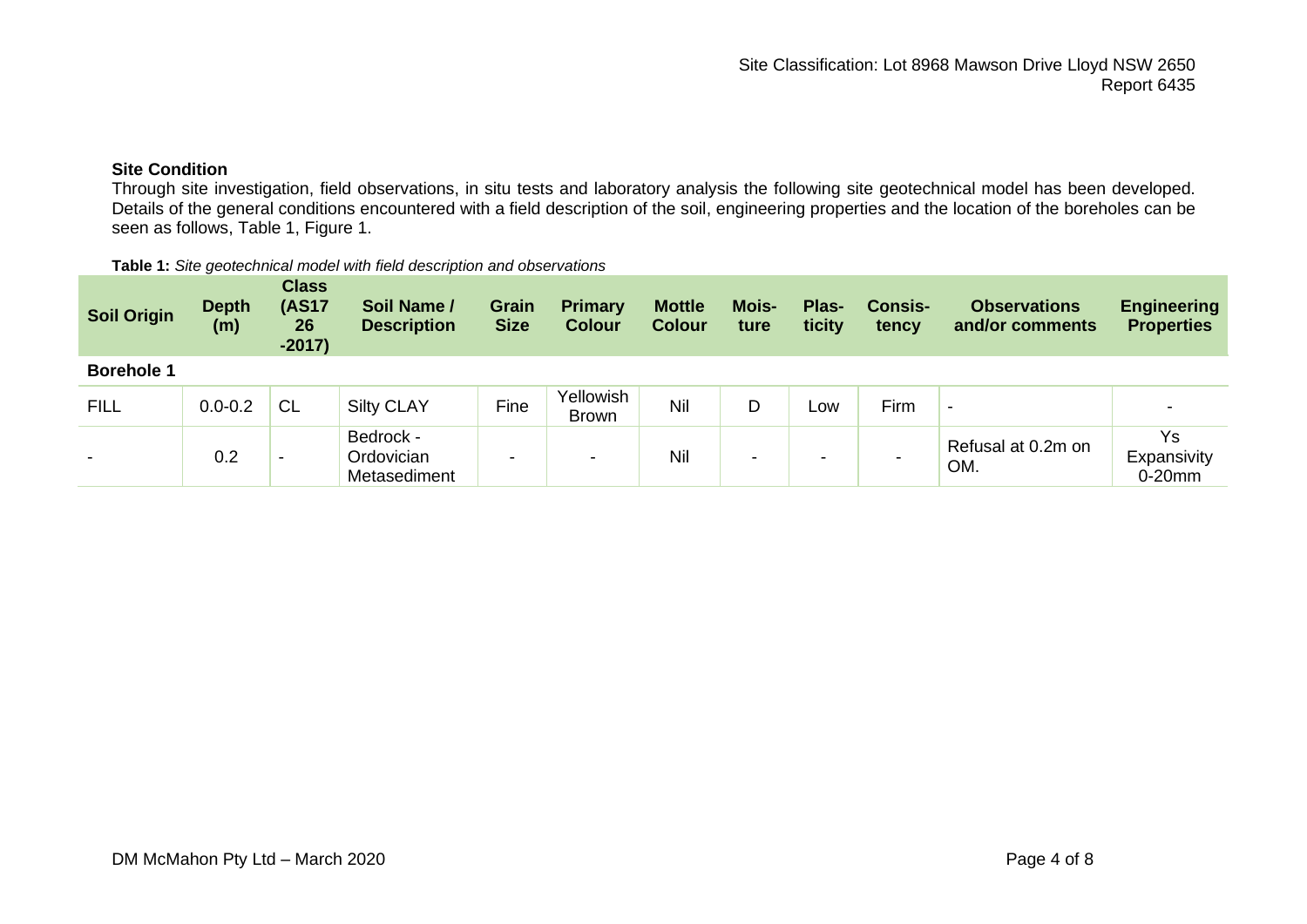

**Figure 1:** *Annotated site plan overlain on aerial photograph depicting borehole locations*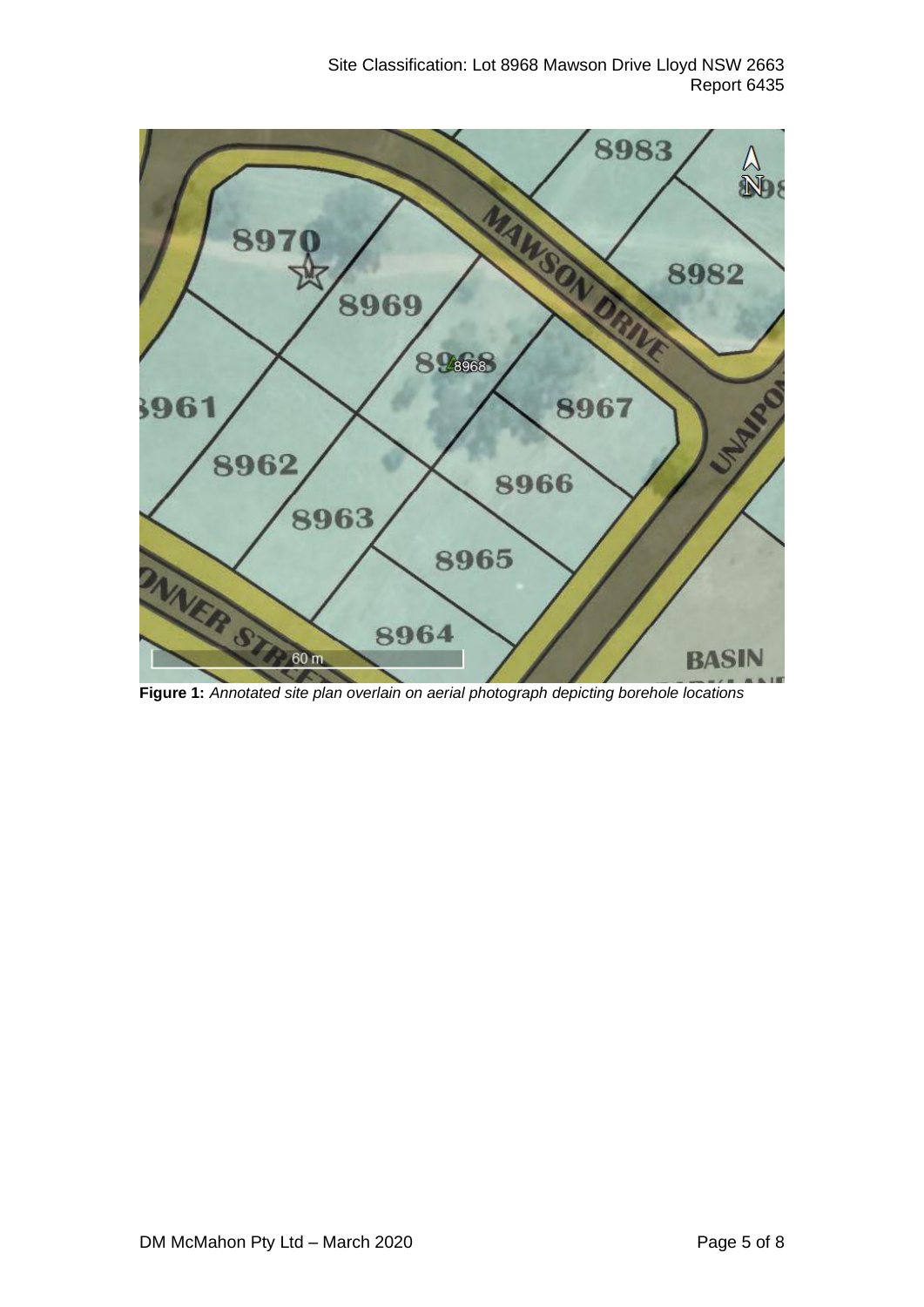# **Site Classification**

Based on the field assessment and laboratory data and assumptions therein the site is classified as **A – Most sand and rock sites with little or no ground movement from moisture changes** by reference to AS2870:2011.

# **Assumptions**

Site investigation and classification was carried out by reference to AS2870:2011. The proposed building is a single storey residential development.

This classification is based on the footings being founded into the underlying ordovician metasedimentary bedrock. If the footings are not into the specified material the site classification will need to be reassessed.

Footings may be founded partly on fill and partly on natural material depending on founding depths. As such, footing design may require careful consideration by the structural engineer to minimise potential differential settlement.

An allowable bearing pressure of up to 50kPa and 100kPa for raft slab beams and strip footings respectively may be adopted.

If more than 0.4m of uncontrolled fill is present or placed, or if depth of excavation within the building area extends more than 0.5m below the existing surface, the above classification will need to be reassessed.

Any earthworks on site will be carried out by reference to AS3798: 2007.

If any unconsolidated or saturated soils are encountered during excavation, or conditions that are not alike the above description, the site supervisor should be informed, the work stopped and this office be contacted immediately for further evaluation.

Where trees and large shrubs are removed from the site all roots are to be removed and voids replaced with compacted fill by reference to AS3798:2007.

The soils investigated are all natural ground and no free groundwater was encountered at the time of the investigation.

Site drainage and vegetation limitations are adhered to as per the CSIRO Foundation Management and Footing Performance: A Homeowner's guide, BTF-2011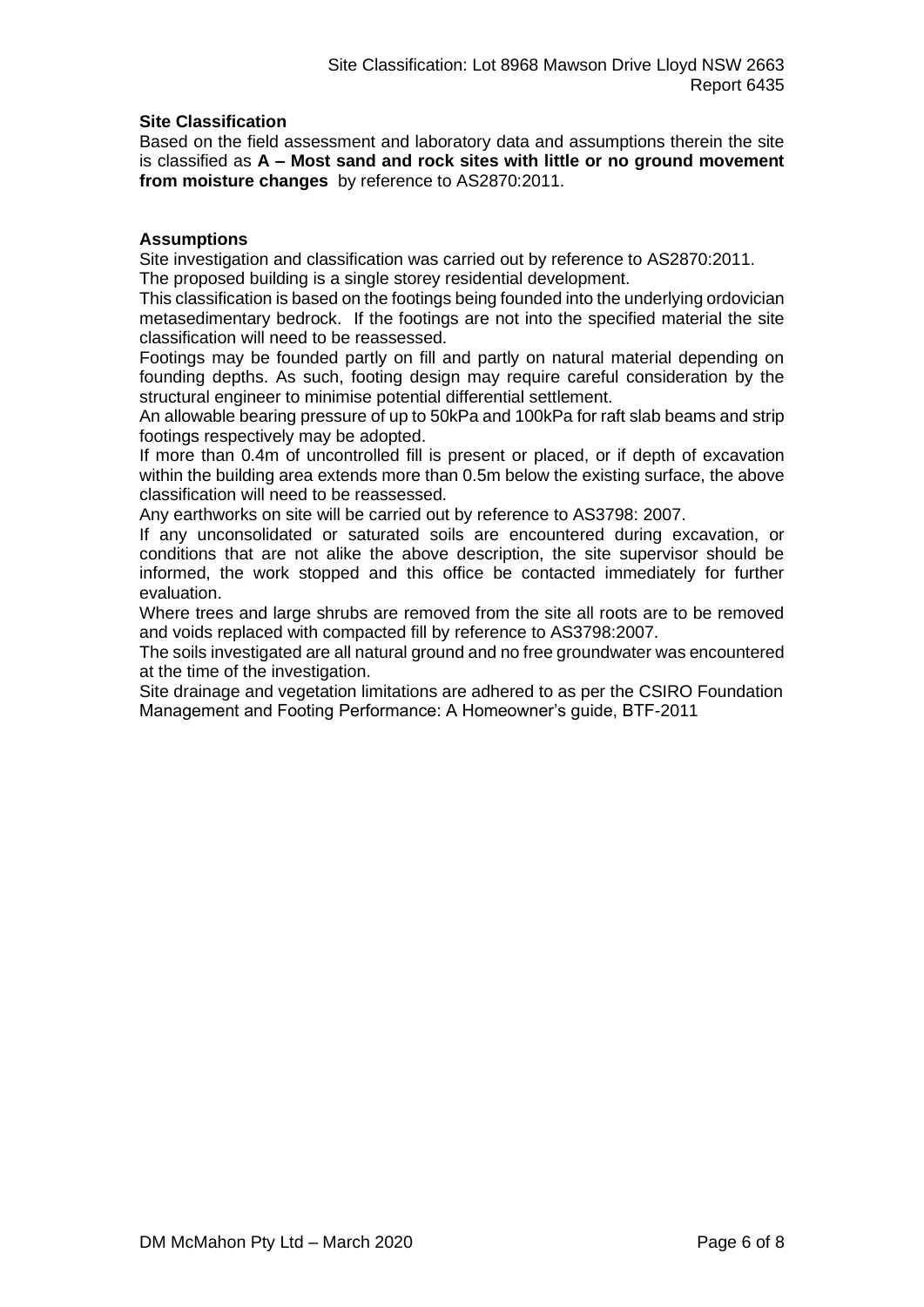# Site Classification: Lot 8968 Mawson Drive Lloyd NSW 2663 Report 6435

| <b>Log Column</b>                |                      | <b>Symbol</b>                                                                                                                                                                                                              | <b>Definition</b>                                                                                                                                                                                                                                                                                                                                                                                                          |  |  |  |
|----------------------------------|----------------------|----------------------------------------------------------------------------------------------------------------------------------------------------------------------------------------------------------------------------|----------------------------------------------------------------------------------------------------------------------------------------------------------------------------------------------------------------------------------------------------------------------------------------------------------------------------------------------------------------------------------------------------------------------------|--|--|--|
| Soil Origin                      |                      | <b>TOPSOIL</b>                                                                                                                                                                                                             | Mantle of surface and/or near-surface soil often but not always defined by high levels of organic<br>material, both dead and living. Remnant topsoils are topsoils that subsequently been buried by<br>other transported soils. Roots of trees may extend significantly into otherwise unaltered soil and<br>the presence of roots is not a sufficient reason for describing a material as topsoil.                        |  |  |  |
|                                  |                      | <b>FILL</b>                                                                                                                                                                                                                | Any material which has been placed by anthropogenic processes                                                                                                                                                                                                                                                                                                                                                              |  |  |  |
|                                  |                      | Alluvial                                                                                                                                                                                                                   | Deposited by streams and rivers                                                                                                                                                                                                                                                                                                                                                                                            |  |  |  |
|                                  |                      | Colluvial                                                                                                                                                                                                                  | Soil and rock debris transported down slope by gravity, with or without the assistance of flowing<br>water and generally deposited in gullies or at the base of slopes. Colluvium is often used to<br>refer to thicker deposits such as those formed from landslides, whereas the term 'slopewash'<br>may be used for thinner and more widespread deposits that accumulate gradually over longer<br>geological timeframes. |  |  |  |
|                                  |                      | Extremely<br>Formed directly from in situ weathering of geological formations. Although this material is of soil<br>weathered<br>strength, it retains the structure and/or fabric of the parent rock material.<br>material |                                                                                                                                                                                                                                                                                                                                                                                                                            |  |  |  |
|                                  |                      | Residual                                                                                                                                                                                                                   | Formed directly from in situ weathering of geological formations. These soils no longer retain<br>any visible structure or fabric of the parent soil or rock material                                                                                                                                                                                                                                                      |  |  |  |
| Class                            |                      | GW                                                                                                                                                                                                                         | Gravel and gravel-sand mixtures, little to no fines                                                                                                                                                                                                                                                                                                                                                                        |  |  |  |
| (AS1726-<br>2017)                |                      | GP                                                                                                                                                                                                                         | Gravel and gravel-sand mixtures, little to no fines, uniform gravels                                                                                                                                                                                                                                                                                                                                                       |  |  |  |
|                                  |                      | GМ                                                                                                                                                                                                                         | Gravel-silt mixtures and gravel-sand-silt mixtures                                                                                                                                                                                                                                                                                                                                                                         |  |  |  |
|                                  |                      | GC<br>Gravel-clay mixtures and gravel-sand-clay mixtures                                                                                                                                                                   |                                                                                                                                                                                                                                                                                                                                                                                                                            |  |  |  |
|                                  |                      | SW                                                                                                                                                                                                                         | Sand and gravel-sand mixtures, little to no fines                                                                                                                                                                                                                                                                                                                                                                          |  |  |  |
|                                  | Coarse grained soils | <b>SP</b>                                                                                                                                                                                                                  | Sand and gravel-sand mixtures, little to no fines                                                                                                                                                                                                                                                                                                                                                                          |  |  |  |
|                                  |                      | SМ                                                                                                                                                                                                                         | Sand-silt mixtures                                                                                                                                                                                                                                                                                                                                                                                                         |  |  |  |
|                                  |                      | SC                                                                                                                                                                                                                         | Sand-clay mixtures                                                                                                                                                                                                                                                                                                                                                                                                         |  |  |  |
|                                  |                      | ML                                                                                                                                                                                                                         | Inorganic silt and very fine sand, rock flour, silty or clayey fine sand or silt with low plasticity                                                                                                                                                                                                                                                                                                                       |  |  |  |
|                                  |                      | CL, CI                                                                                                                                                                                                                     | Inorganic clays of low to medium plasticity, gravelly clay, sandy clay                                                                                                                                                                                                                                                                                                                                                     |  |  |  |
|                                  |                      | OL                                                                                                                                                                                                                         | Organic silt                                                                                                                                                                                                                                                                                                                                                                                                               |  |  |  |
|                                  |                      | MН                                                                                                                                                                                                                         | Inorganic silt                                                                                                                                                                                                                                                                                                                                                                                                             |  |  |  |
|                                  | Fine grained soils   | CН                                                                                                                                                                                                                         | Inorganic clays of high plasticity                                                                                                                                                                                                                                                                                                                                                                                         |  |  |  |
|                                  |                      | OH                                                                                                                                                                                                                         | Organic clay of medium to high plasticity, organic silt                                                                                                                                                                                                                                                                                                                                                                    |  |  |  |
|                                  |                      | Pt                                                                                                                                                                                                                         | Peat, highly organic soil                                                                                                                                                                                                                                                                                                                                                                                                  |  |  |  |
| Soil Name/<br><b>Description</b> |                      | SAND                                                                                                                                                                                                                       | Coarse grained soil                                                                                                                                                                                                                                                                                                                                                                                                        |  |  |  |
|                                  |                      | <b>SILT</b>                                                                                                                                                                                                                | Fine grained soil - low dry strength, low wet toughness and dilatancy                                                                                                                                                                                                                                                                                                                                                      |  |  |  |
| <b>Grain Size</b>                |                      | <b>CLAY</b>                                                                                                                                                                                                                | Fine grained soil - high dry strength, high wet toughness and plasticity                                                                                                                                                                                                                                                                                                                                                   |  |  |  |
|                                  |                      | Coarse<br>Medium                                                                                                                                                                                                           | >2mm<br>$0.06 - 2mm$                                                                                                                                                                                                                                                                                                                                                                                                       |  |  |  |
|                                  |                      | Fine                                                                                                                                                                                                                       | $< 0.06$ mm                                                                                                                                                                                                                                                                                                                                                                                                                |  |  |  |
| <b>Moisture</b>                  |                      | D                                                                                                                                                                                                                          | Dry                                                                                                                                                                                                                                                                                                                                                                                                                        |  |  |  |
|                                  |                      | т                                                                                                                                                                                                                          | <b>Moderately Moist</b>                                                                                                                                                                                                                                                                                                                                                                                                    |  |  |  |
|                                  |                      | М                                                                                                                                                                                                                          | Moist                                                                                                                                                                                                                                                                                                                                                                                                                      |  |  |  |
|                                  |                      | W                                                                                                                                                                                                                          | Wet                                                                                                                                                                                                                                                                                                                                                                                                                        |  |  |  |
| <b>Plasticity</b>                |                      | Non-plastic                                                                                                                                                                                                                | Not applicable                                                                                                                                                                                                                                                                                                                                                                                                             |  |  |  |
|                                  |                      | Low                                                                                                                                                                                                                        | Only slight pressure is required to roll the thread of soil near the plastic limit. The thread and<br>lump are weak and soft. The dry specimen crumbles into powder with some finger pressure.                                                                                                                                                                                                                             |  |  |  |
|                                  |                      | Medium                                                                                                                                                                                                                     | Medium pressure is required to roll the thread of soil to near the plastic limit. The thread and<br>lump have medium stiffness. The dry specimen breaks into pieces or crumbles with<br>considerable finger pressure.                                                                                                                                                                                                      |  |  |  |
|                                  |                      | High                                                                                                                                                                                                                       | Considerable pressure is required to roll the thread to near the plastic limit. The thread and the<br>lump have very high stiffness. The dry specimen cannot be broken with finger pressure.<br>Specimen will break into pieces between thumb and a hard surface.                                                                                                                                                          |  |  |  |
| Consistency                      |                      | Very Soft (VS)                                                                                                                                                                                                             | Exudes between fingers when squeezed in hand                                                                                                                                                                                                                                                                                                                                                                               |  |  |  |
|                                  |                      | Soft (S)                                                                                                                                                                                                                   | Can be moulded by light finger pressure                                                                                                                                                                                                                                                                                                                                                                                    |  |  |  |
|                                  |                      | Firm $(F)$                                                                                                                                                                                                                 | Can be moulded by strong finger pressure                                                                                                                                                                                                                                                                                                                                                                                   |  |  |  |
|                                  |                      | Stiff (St)                                                                                                                                                                                                                 | Cannot be moulded by fingers                                                                                                                                                                                                                                                                                                                                                                                               |  |  |  |
|                                  |                      | Very Stiff (VSt)                                                                                                                                                                                                           | Can be indented by thumb nail                                                                                                                                                                                                                                                                                                                                                                                              |  |  |  |
|                                  |                      | Hard (H)                                                                                                                                                                                                                   | Can be indented by thumb nail with difficulty                                                                                                                                                                                                                                                                                                                                                                              |  |  |  |
|                                  |                      | Friable (Fr)                                                                                                                                                                                                               | Can be easily crumbled or broken into small pieces by hand                                                                                                                                                                                                                                                                                                                                                                 |  |  |  |

# **Notes Relating to Results**